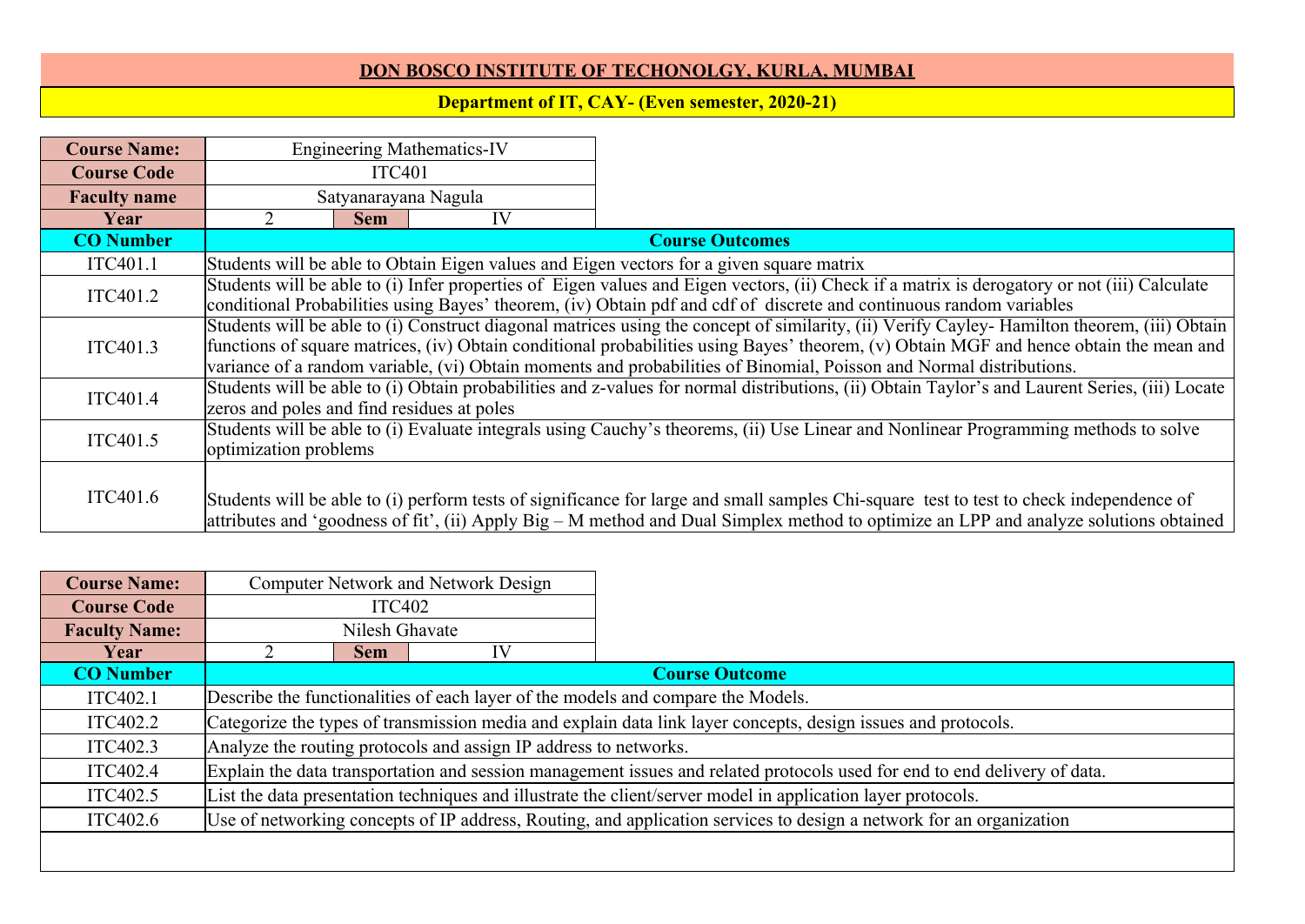| <b>Course Name:</b>  | <b>Operating System</b>                                                                |                                                                                                             |                                                                     |                                                                                        |  |  |
|----------------------|----------------------------------------------------------------------------------------|-------------------------------------------------------------------------------------------------------------|---------------------------------------------------------------------|----------------------------------------------------------------------------------------|--|--|
| <b>Course Code</b>   |                                                                                        | <b>ITC403</b>                                                                                               |                                                                     |                                                                                        |  |  |
| <b>Faculty Name:</b> |                                                                                        | Tayyabali Sayyad                                                                                            |                                                                     |                                                                                        |  |  |
| Year                 |                                                                                        | <b>Sem</b>                                                                                                  |                                                                     |                                                                                        |  |  |
| <b>CO</b> Number     |                                                                                        |                                                                                                             |                                                                     | <b>Course Outcome</b>                                                                  |  |  |
| ITC403.1             | Understand the basic concepts related to Operating System                              |                                                                                                             |                                                                     |                                                                                        |  |  |
| ITC403.2             | Describe the process management policies and illustrate scheduling of processes by CPU |                                                                                                             |                                                                     |                                                                                        |  |  |
| ITC403.3             |                                                                                        | Explain and apply synchronization primitives and evaluate deadlock conditionsas handled by Operating System |                                                                     |                                                                                        |  |  |
| ITC403.4             |                                                                                        | Describe and analyze the memory allocation and management functions of Operating System.                    |                                                                     |                                                                                        |  |  |
| ITC403.5             |                                                                                        |                                                                                                             |                                                                     | Analyze and evaluate the services provided by Operating System for storage management. |  |  |
| ITC403.6             |                                                                                        |                                                                                                             | Compare the functions of various special-purpose Operating Systems. |                                                                                        |  |  |

| <b>Course Name:</b> |                                                                                                                                                             | Automata Theory |    |                                                                                                          |
|---------------------|-------------------------------------------------------------------------------------------------------------------------------------------------------------|-----------------|----|----------------------------------------------------------------------------------------------------------|
| <b>Course Code</b>  |                                                                                                                                                             | ITC404          |    |                                                                                                          |
| <b>Faculty name</b> | Uday Nayak                                                                                                                                                  |                 |    |                                                                                                          |
| Year                |                                                                                                                                                             | <b>Sem</b>      | IV |                                                                                                          |
| <b>CO</b> Number    |                                                                                                                                                             |                 |    | <b>Course Outcome</b>                                                                                    |
| ITC404.1            | Student will be able to compare different types of languages and machines (Theory)                                                                          |                 |    |                                                                                                          |
| ITC404.2            |                                                                                                                                                             |                 |    | Student will be able to demonstrate Power and Limitations of theoretical models of Computation. (Theory) |
| ITC404.3            | Student will be able to identify the Unsolvable problem (Theory)                                                                                            |                 |    |                                                                                                          |
| ITC404.4            | Student will be able to design different types of machines as per the constraints of language.                                                              |                 |    |                                                                                                          |
| ITC404.5            | Student will be able to demonstrate the use of pumping lemma and closure properties to prove that some problems cannot be solved by<br>particular machines. |                 |    |                                                                                                          |
| ITC404.6            |                                                                                                                                                             |                 |    | Students will be able to evaluate given problem statement is decidable or not.                           |

| <b>Course Name:</b>  | <b>Computer Organisation and Architecture</b>                                        |                     |  |                                                                                                                                  |  |
|----------------------|--------------------------------------------------------------------------------------|---------------------|--|----------------------------------------------------------------------------------------------------------------------------------|--|
| <b>Course Code</b>   |                                                                                      | <b>ITC405</b>       |  |                                                                                                                                  |  |
| <b>Faculty Name:</b> | Janhavi Baikerikar                                                                   |                     |  |                                                                                                                                  |  |
| Year                 | <b>Sem</b>                                                                           |                     |  |                                                                                                                                  |  |
| <b>CO</b> Number     |                                                                                      |                     |  | <b>Course Outcome</b>                                                                                                            |  |
| ITC405.1             | Demonstrate the fundamentals of Digital Logic Design                                 |                     |  |                                                                                                                                  |  |
|                      |                                                                                      |                     |  | Describe basic organization of computer, the architecture of 8086 microprocessor and implement assembly language programming for |  |
| ITC405.2             |                                                                                      | 8086 microprocessor |  |                                                                                                                                  |  |
| ITC405.3             | Demonstrate control unit operations and conceptualize instruction level parallelism. |                     |  |                                                                                                                                  |  |
| ITC405.4             |                                                                                      |                     |  | List and Identify integers and real numbers and perform computer arithmetic operations on integers.                              |  |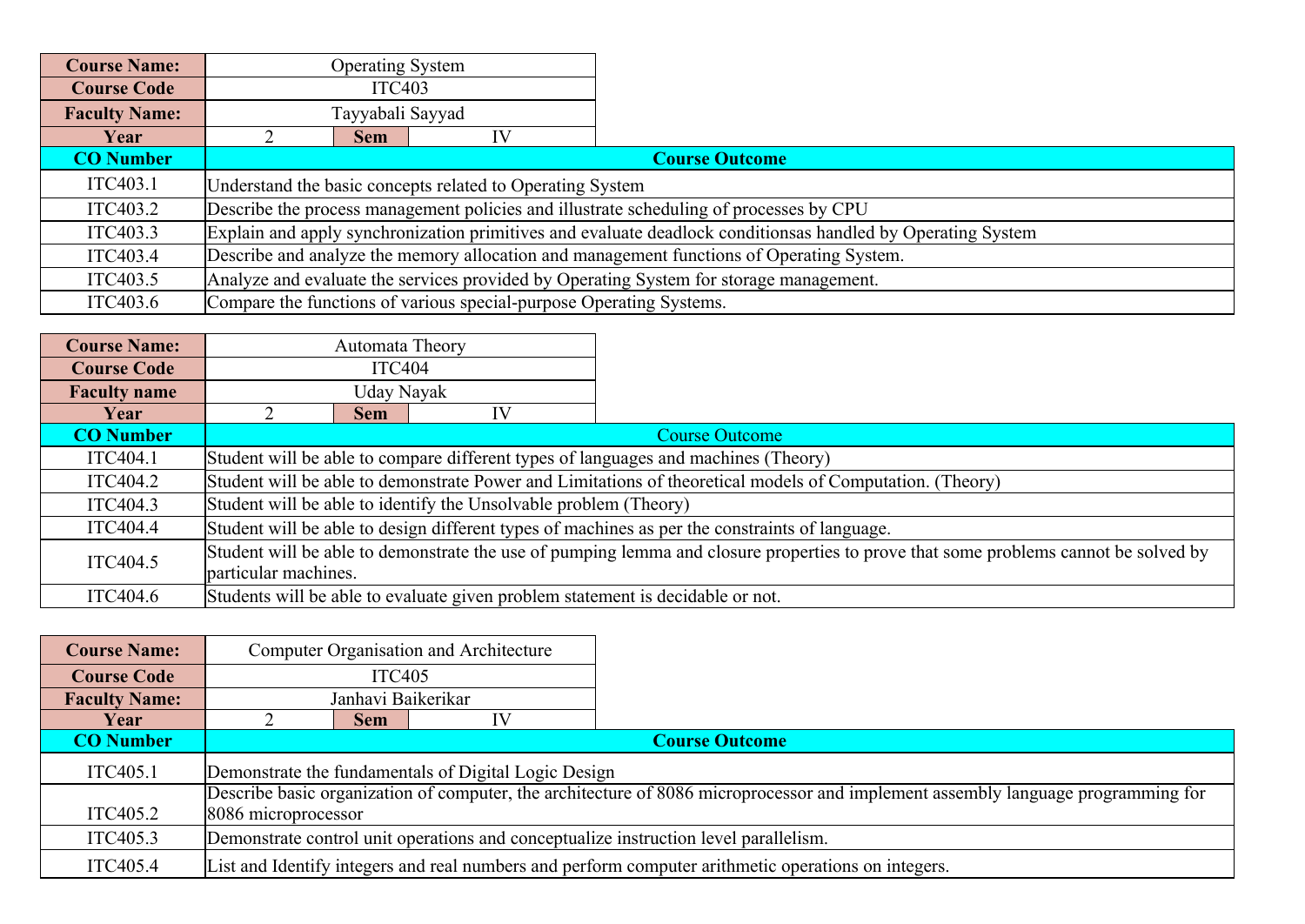| ITC405 ' | $\sqrt{2}$<br>organization and explain the<br>. function of each element of $\epsilon$<br>a memory<br><sup>,</sup> hierarchv<br>$\cup$ ategorize memory |
|----------|---------------------------------------------------------------------------------------------------------------------------------------------------------|
| ITCAO5   | l Examıne<br>) mechanism<br>e different methods for computer I/C                                                                                        |

| <b>Course Name:</b>  | Network Lab                                                          |                                                                                     |                                                                  |                                                                                                               |  |
|----------------------|----------------------------------------------------------------------|-------------------------------------------------------------------------------------|------------------------------------------------------------------|---------------------------------------------------------------------------------------------------------------|--|
| <b>Course Code</b>   | <b>ITL401</b>                                                        |                                                                                     |                                                                  |                                                                                                               |  |
| <b>Faculty Name:</b> |                                                                      | Nilesh Ghavate                                                                      |                                                                  |                                                                                                               |  |
| Year                 |                                                                      | <b>Sem</b>                                                                          | IV                                                               |                                                                                                               |  |
| <b>CO</b> Number     |                                                                      |                                                                                     |                                                                  | <b>Course Outcome</b>                                                                                         |  |
| ITL401.1             |                                                                      |                                                                                     |                                                                  | Execute and evaluate network administration commands and demonstrate their use in different network scenarios |  |
| ITL401.2             | Demonstrate the installation and configuration of network simulator. |                                                                                     |                                                                  |                                                                                                               |  |
| ITL401.3             |                                                                      | Demonstrate and measure different network scenarios and their performance behavior. |                                                                  |                                                                                                               |  |
| ITL401.4             |                                                                      | Implement the socket programming for client server architecture.                    |                                                                  |                                                                                                               |  |
| ITL401.5             | Analyze the traffic flow of different protocols                      |                                                                                     |                                                                  |                                                                                                               |  |
| ITL401.6             |                                                                      |                                                                                     | Design a network for an organization using a network design tool |                                                                                                               |  |

| <b>Course Name:</b>  | Unix Lab                                                                                                |    |                                                                                                                |  |
|----------------------|---------------------------------------------------------------------------------------------------------|----|----------------------------------------------------------------------------------------------------------------|--|
| <b>Course Code</b>   | <b>ITL402</b>                                                                                           |    |                                                                                                                |  |
| <b>Faculty Name:</b> | Tayyabali Sayyad                                                                                        |    |                                                                                                                |  |
| Year                 | 2<br><b>Sem</b>                                                                                         | IV |                                                                                                                |  |
| <b>CO</b> Number     |                                                                                                         |    | <b>Course Outcome</b>                                                                                          |  |
| ITL402.1             | Understand the architecture and functioning of Unix                                                     |    |                                                                                                                |  |
| ITL402.2             | Identify the Unix general purpose commands                                                              |    |                                                                                                                |  |
| ITL402.3             | Apply Unix commands for system administrative tasks such as file system management and user management. |    |                                                                                                                |  |
| ITL402.4             | Execute Unix commands for system administrative tasks such as process management and memory management  |    |                                                                                                                |  |
| ITL402.5             | Implement basic shell scripts for different applications.                                               |    |                                                                                                                |  |
| ITL402.6             |                                                                                                         |    | Implement advanced scripts using awk & perl languages and grep, sed, etc. commandsfor performing various tasks |  |
|                      |                                                                                                         |    |                                                                                                                |  |
| <b>Course Name:</b>  | Microprocessor Lab                                                                                      |    |                                                                                                                |  |
| <b>Course Code</b>   | <b>ITL403</b>                                                                                           |    |                                                                                                                |  |
| <b>Faculty Name:</b> | Janhavi Baikerikar                                                                                      |    |                                                                                                                |  |
| Year                 | $\overline{2}$<br><b>Sem</b>                                                                            | IV |                                                                                                                |  |
| <b>CO</b> Number     |                                                                                                         |    | <b>Course Outcome</b>                                                                                          |  |
| ITL403.1             | Demonstrate various components and peripheral of computer system                                        |    |                                                                                                                |  |
| ITL403.2             | Analyze and design combinational circuits                                                               |    |                                                                                                                |  |
| ITL403.3             |                                                                                                         |    | Build a program on a microprocessor using arithmetic $\&$ logical instruction set of 8086.                     |  |
| ITL403.4             | Develop the assembly level programming using 8086 loop instruction set                                  |    |                                                                                                                |  |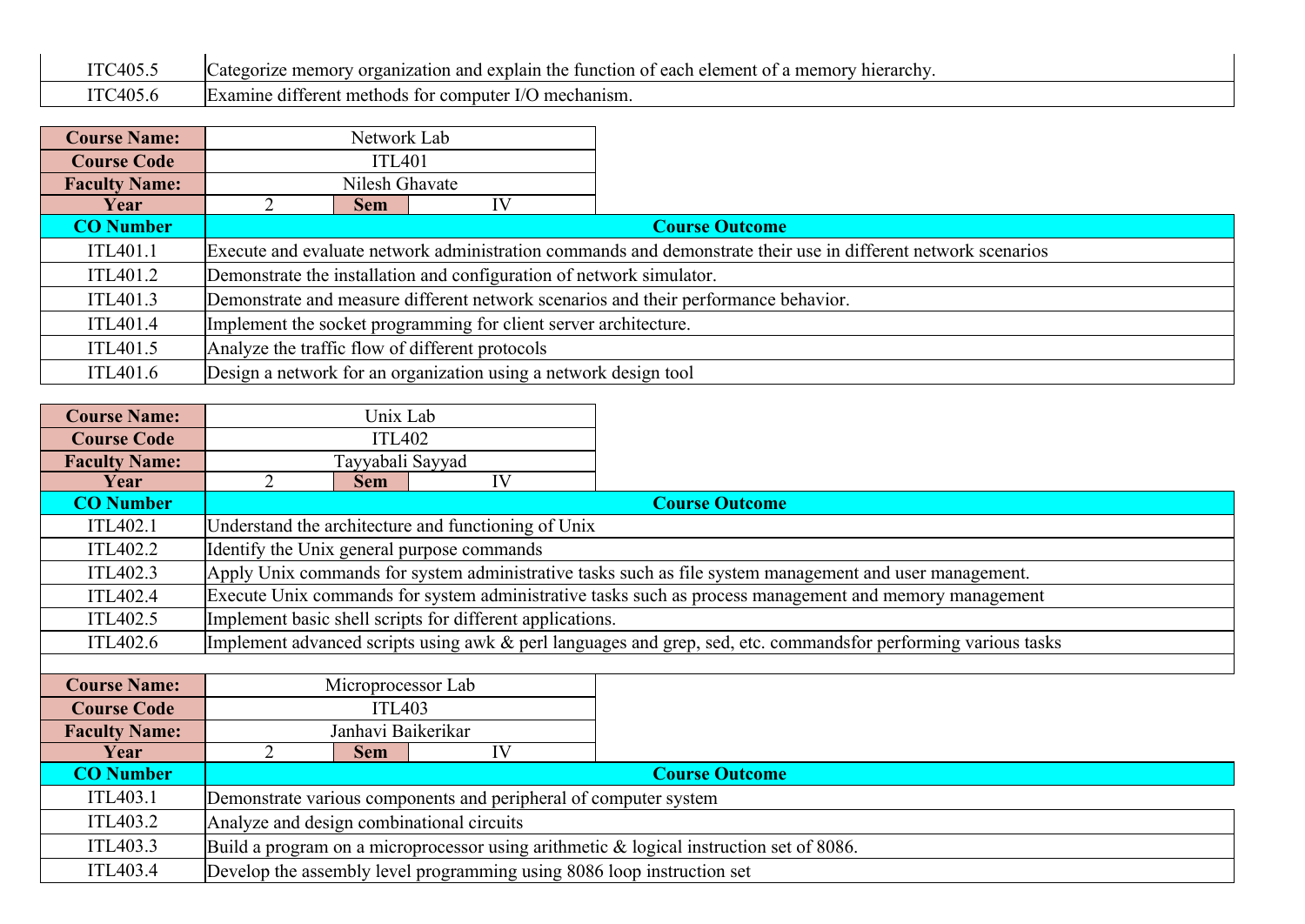| ITL403.5             |                                                                    |                                                                                            | Write programs based on string and procedure for 8086 microprocessor |                                                                                                                               |  |  |
|----------------------|--------------------------------------------------------------------|--------------------------------------------------------------------------------------------|----------------------------------------------------------------------|-------------------------------------------------------------------------------------------------------------------------------|--|--|
| ITL403.6             | Design interfacing of peripheral devices with 8086 microprocessor. |                                                                                            |                                                                      |                                                                                                                               |  |  |
|                      |                                                                    |                                                                                            |                                                                      |                                                                                                                               |  |  |
| <b>Course Name:</b>  |                                                                    | Python Lab                                                                                 |                                                                      |                                                                                                                               |  |  |
| <b>Course Code</b>   | <b>ITL404</b>                                                      |                                                                                            |                                                                      |                                                                                                                               |  |  |
| <b>Faculty Name:</b> | Shiv Negi                                                          |                                                                                            |                                                                      |                                                                                                                               |  |  |
| Year                 |                                                                    | <b>Sem</b>                                                                                 | IV                                                                   |                                                                                                                               |  |  |
| <b>CO</b> Number     |                                                                    | <b>Course Outcome</b>                                                                      |                                                                      |                                                                                                                               |  |  |
| <b>ITL404.1</b>      |                                                                    | Understand the structure, syntax, and semantics of the Python language.                    |                                                                      |                                                                                                                               |  |  |
| <b>ITL404.2</b>      |                                                                    |                                                                                            | Interpret advanced data types and functions in python.               |                                                                                                                               |  |  |
| <b>ITL404.3</b>      |                                                                    | Illustrate the concepts of object-oriented programming as used in Python                   |                                                                      |                                                                                                                               |  |  |
| <b>ITL404.4</b>      |                                                                    | Create Python applications using modules, packages, multithreading and exception handling. |                                                                      |                                                                                                                               |  |  |
| <b>ITL404.5</b>      |                                                                    |                                                                                            |                                                                      | Gain proficiency in writing File Handling programs , also create GUI applications and evaluate database operations in python. |  |  |
| <b>ITL404.6</b>      |                                                                    |                                                                                            |                                                                      | Design and Develop cost-effective robust applications using the latest Python trends and technologies                         |  |  |

| <b>Course Name:</b>  |                                          |                                                                                          | Mini Project $-1$ B for Python based automation                |                       |  |  |
|----------------------|------------------------------------------|------------------------------------------------------------------------------------------|----------------------------------------------------------------|-----------------------|--|--|
|                      |                                          | projects                                                                                 |                                                                |                       |  |  |
| <b>Course Code</b>   |                                          | <b>ITM401</b>                                                                            |                                                                |                       |  |  |
| <b>Faculty Name:</b> |                                          | Shiv Negi                                                                                |                                                                |                       |  |  |
| Year                 |                                          | <b>Sem</b>                                                                               |                                                                |                       |  |  |
| <b>CO</b> Number     |                                          |                                                                                          |                                                                | <b>Course Outcome</b> |  |  |
| ITM401.1             |                                          | Identify problems based on societal /research needs.                                     |                                                                |                       |  |  |
| ITM401.2             |                                          | Apply Knowledge and skill to solve societal problems in a group.                         |                                                                |                       |  |  |
| ITM401.3             |                                          | Demonstrate capabilities of self-learning in a group, which leads to life long learning. |                                                                |                       |  |  |
| ITM401.4             | Excel in written and oral communication. |                                                                                          |                                                                |                       |  |  |
| ITM401.5             |                                          |                                                                                          | Demonstrate project management principles during project work. |                       |  |  |

| <b>Course Name:</b> |                                                                                                            |                                                                                                                            | Software Engineering with Project Managment |                                                                               |  |
|---------------------|------------------------------------------------------------------------------------------------------------|----------------------------------------------------------------------------------------------------------------------------|---------------------------------------------|-------------------------------------------------------------------------------|--|
| <b>Course Code</b>  | ITC601                                                                                                     |                                                                                                                            |                                             |                                                                               |  |
| <b>Faculty name</b> | Vaishali K.                                                                                                |                                                                                                                            |                                             |                                                                               |  |
| Year                |                                                                                                            | Sem                                                                                                                        |                                             |                                                                               |  |
| <b>CO</b> Number    |                                                                                                            | <b>Course Outcome</b>                                                                                                      |                                             |                                                                               |  |
| ITC601.1            | development.                                                                                               | Students will be able to define various software application domains and remember different process model used in software |                                             |                                                                               |  |
| ITC601.2            | Students will be able to classify different types of software requirements and their gathering techniques. |                                                                                                                            |                                             |                                                                               |  |
| ITC601.3            |                                                                                                            |                                                                                                                            |                                             | Students will be able to convert the requirements model into the design model |  |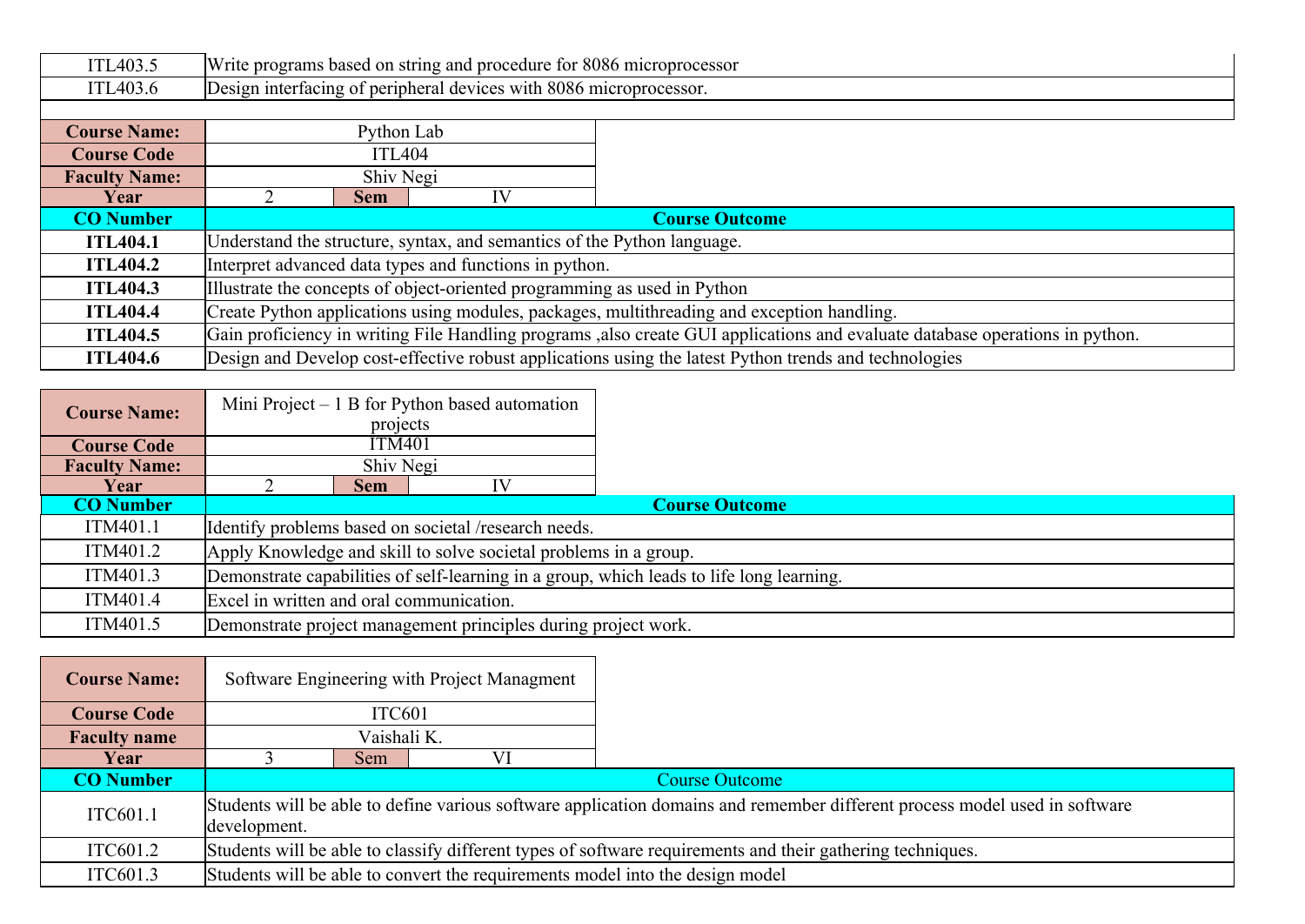| ITC601.4                                  |          |                                                                      | Students will be able distinguish among SCM and SQA and classify different testing strategies and tactics and compare them.                                                                                              |
|-------------------------------------------|----------|----------------------------------------------------------------------|--------------------------------------------------------------------------------------------------------------------------------------------------------------------------------------------------------------------------|
| ITC601.5                                  | in PLC.  |                                                                      | Students will be able to justify role of SDLC in Software Project Development and they can evaluate importance of Software Engineering                                                                                   |
| ITC601.6                                  |          |                                                                      | Students will be able to generate project schedule and can construct, design and develop network diagram for different type of Projects.                                                                                 |
|                                           |          |                                                                      |                                                                                                                                                                                                                          |
| <b>Course Name:</b>                       |          | Data Mining & Business Intelligence                                  |                                                                                                                                                                                                                          |
| <b>Course Code</b>                        |          | <b>ITC602</b>                                                        |                                                                                                                                                                                                                          |
| <b>Faculty name</b>                       |          | Aruna Khubalkar                                                      |                                                                                                                                                                                                                          |
| Year                                      | 3<br>Sem | VI                                                                   |                                                                                                                                                                                                                          |
| <b>CO</b> Number                          |          |                                                                      | <b>Course Outcome</b>                                                                                                                                                                                                    |
| ITC602.1                                  |          |                                                                      | Demonstrate an understanding of the importance of data mining and the principles of business intelligence.                                                                                                               |
| ITC602.2                                  |          |                                                                      | Organize and Prepare the data needed for data mining using preprocessing techniques.                                                                                                                                     |
| ITC602.3                                  |          | Perform exploratory analysis of the data to be used for mining.      |                                                                                                                                                                                                                          |
| ITC602.4                                  |          |                                                                      | Implement the appropriate data mining methods like classification, clustering or Frequent Pattern mining on large data sets.                                                                                             |
| ITC602.5                                  |          |                                                                      | Define and apply metrics to measure the performance of various data mining algorithms.                                                                                                                                   |
| ITC602.6                                  |          |                                                                      | Apply BI to solve practical problems: Analyze the problem domain, use the data collected in enterprise apply the appropriate data<br>mining technique, interpret and visualize the results and provide decision support. |
|                                           |          |                                                                      |                                                                                                                                                                                                                          |
|                                           |          |                                                                      |                                                                                                                                                                                                                          |
| <b>Course Name:</b>                       |          | Cloud Computing Service                                              |                                                                                                                                                                                                                          |
| <b>Course Code</b>                        |          | <b>ITC603</b>                                                        |                                                                                                                                                                                                                          |
| <b>Faculty name</b>                       |          | Sunantha K                                                           |                                                                                                                                                                                                                          |
| Year                                      | 3<br>Sem | VI                                                                   |                                                                                                                                                                                                                          |
| <b>CO</b> Number                          |          |                                                                      | <b>Course Outcome</b>                                                                                                                                                                                                    |
| ITC603.1                                  |          |                                                                      | Define Cloud Computing and memorize the different Cloud service and deployment models                                                                                                                                    |
| ITC603.2                                  |          | Describe importance of virtualization along with their technologies. |                                                                                                                                                                                                                          |
| ITC603.3                                  |          | Use and Examine different cloud computing services                   |                                                                                                                                                                                                                          |
| ITC603.4                                  |          |                                                                      | Analyze the components of open stack & Google Cloud platform and understand Mobile Cloud Computing                                                                                                                       |
| ITC603.5                                  |          | Describe the key components of Amazon web Service                    |                                                                                                                                                                                                                          |
| ITC603.6                                  |          | Design & develop backup strategies for cloud data based on features  |                                                                                                                                                                                                                          |
|                                           |          |                                                                      |                                                                                                                                                                                                                          |
| <b>Course Name:</b>                       |          | Wireless Network                                                     |                                                                                                                                                                                                                          |
| <b>Course Code</b><br><b>Faculty name</b> |          | ITC604<br>Tayyabli Sayyad                                            |                                                                                                                                                                                                                          |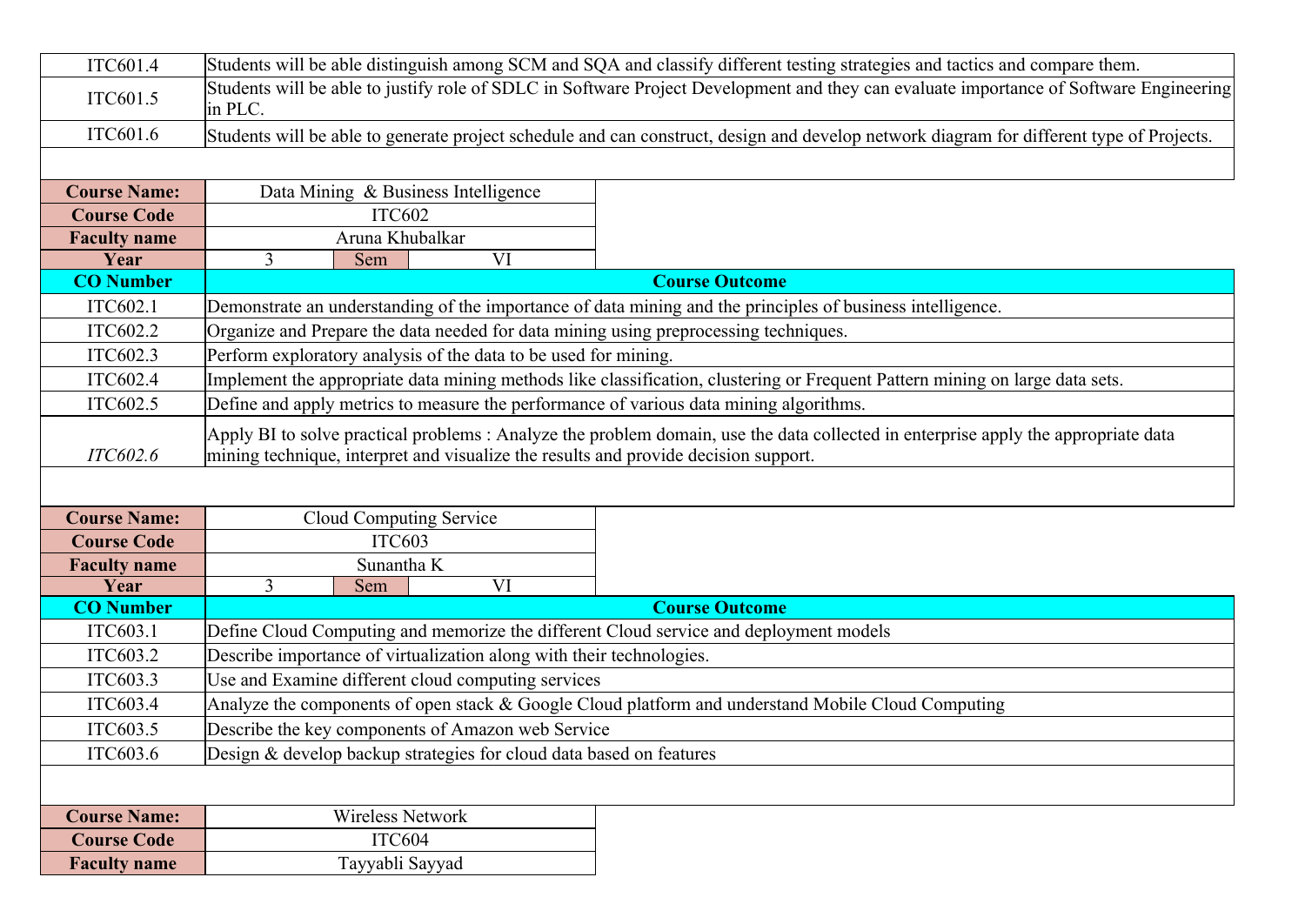| Year                | 3                                                                                                                                                                                                                        | Sem                | VI                                                                      |                                                                                                                                             |  |  |
|---------------------|--------------------------------------------------------------------------------------------------------------------------------------------------------------------------------------------------------------------------|--------------------|-------------------------------------------------------------------------|---------------------------------------------------------------------------------------------------------------------------------------------|--|--|
| <b>CO</b> Number    | <b>Course Outcome</b>                                                                                                                                                                                                    |                    |                                                                         |                                                                                                                                             |  |  |
| ITC604.1            |                                                                                                                                                                                                                          |                    | Explain the basic concepts of wireless network and wireless generations |                                                                                                                                             |  |  |
| ITC604.2            |                                                                                                                                                                                                                          |                    |                                                                         | Demonstrate the different wireless technologies such as CDMA, GSM, GPRS etc                                                                 |  |  |
| ITC604.3            |                                                                                                                                                                                                                          |                    |                                                                         | Appraise the importance of Ad-hoc networks such as MANET and VANET and Wireless Sensor network                                              |  |  |
| ITC604.4            |                                                                                                                                                                                                                          |                    |                                                                         | Describe and judge the emerging wireless technologies standards such as WLL, WLAN, WPAN, WMAN                                               |  |  |
| ITC604.5            |                                                                                                                                                                                                                          |                    |                                                                         | Explain the design considerations for deploying the wireless network infrastructure.                                                        |  |  |
| ITC604.6            |                                                                                                                                                                                                                          |                    |                                                                         | Differentiate and support the security measures, standards. Services and layer wise security considerations.                                |  |  |
|                     |                                                                                                                                                                                                                          |                    |                                                                         |                                                                                                                                             |  |  |
|                     |                                                                                                                                                                                                                          |                    |                                                                         |                                                                                                                                             |  |  |
| <b>Course Name:</b> |                                                                                                                                                                                                                          | Digital Forensiics |                                                                         |                                                                                                                                             |  |  |
| <b>Course Code</b>  |                                                                                                                                                                                                                          | ITDLO-II-6023      |                                                                         |                                                                                                                                             |  |  |
| <b>Faculty name</b> |                                                                                                                                                                                                                          | Janhavi Baikerikar |                                                                         |                                                                                                                                             |  |  |
| Year                | 3                                                                                                                                                                                                                        | Sem                | VI                                                                      |                                                                                                                                             |  |  |
| <b>CO</b> Number    | <b>Course Outcome</b>                                                                                                                                                                                                    |                    |                                                                         |                                                                                                                                             |  |  |
| ITDLO-11-6025.1     | Define the concept of ethical hacking and its associated applications in Information Communication Technology (ICT) world.                                                                                               |                    |                                                                         |                                                                                                                                             |  |  |
| ITDLO-11-6025.2     |                                                                                                                                                                                                                          |                    | Underline the need of digital forensic and role of digital evidences    |                                                                                                                                             |  |  |
| ITDLO-11-6025.3     | Explain the methodology of incident response and various security issues in ICT world, and identify digital forensic tools for data<br>collection                                                                        |                    |                                                                         |                                                                                                                                             |  |  |
| ITDLO-11-6025.4     | Recognize the importance of digital forensic duplication and various tools for analysis to achieve adequate perspectives of digital forensic<br>investigation in various applications /devices like Windows/Unix system. |                    |                                                                         |                                                                                                                                             |  |  |
| ITDLO-11-6025.5     |                                                                                                                                                                                                                          |                    |                                                                         | Apply the knowledge of IDS to secure network and performing router and network analysis                                                     |  |  |
| ITDLO-11-6025.6     |                                                                                                                                                                                                                          |                    |                                                                         | List the method to generate legal evidence and supporting investigation reports and will also be able to use various digital forensic tools |  |  |

| <b>Course Name:</b> |                                                                                         | Software Design Lab                                  |                                                           |                       |  |  |  |
|---------------------|-----------------------------------------------------------------------------------------|------------------------------------------------------|-----------------------------------------------------------|-----------------------|--|--|--|
| <b>Course Code</b>  |                                                                                         | ITL601                                               |                                                           |                       |  |  |  |
| <b>Faculty name</b> |                                                                                         | Vaishali K.                                          |                                                           |                       |  |  |  |
| Year                |                                                                                         | Sem                                                  |                                                           |                       |  |  |  |
| <b>CO</b> Number    |                                                                                         |                                                      |                                                           | <b>Course Outcome</b> |  |  |  |
| <b>ITL601.1</b>     |                                                                                         |                                                      | Students will be able to sketch a Modeling with UML.      |                       |  |  |  |
| ITL601.2            |                                                                                         |                                                      | Students will be able to deploy Structural Modeling.      |                       |  |  |  |
| ITL601.3            |                                                                                         | Students will be able to deploy Behavioral modeling. |                                                           |                       |  |  |  |
| ITL601.4            | Students will be able to deploy Architectural modeling.                                 |                                                      |                                                           |                       |  |  |  |
| ITL601.5            | Students will be able to do estimation about schedule and cost for project development. |                                                      |                                                           |                       |  |  |  |
| ITL601.6            |                                                                                         |                                                      | Students will be able to select project development tool. |                       |  |  |  |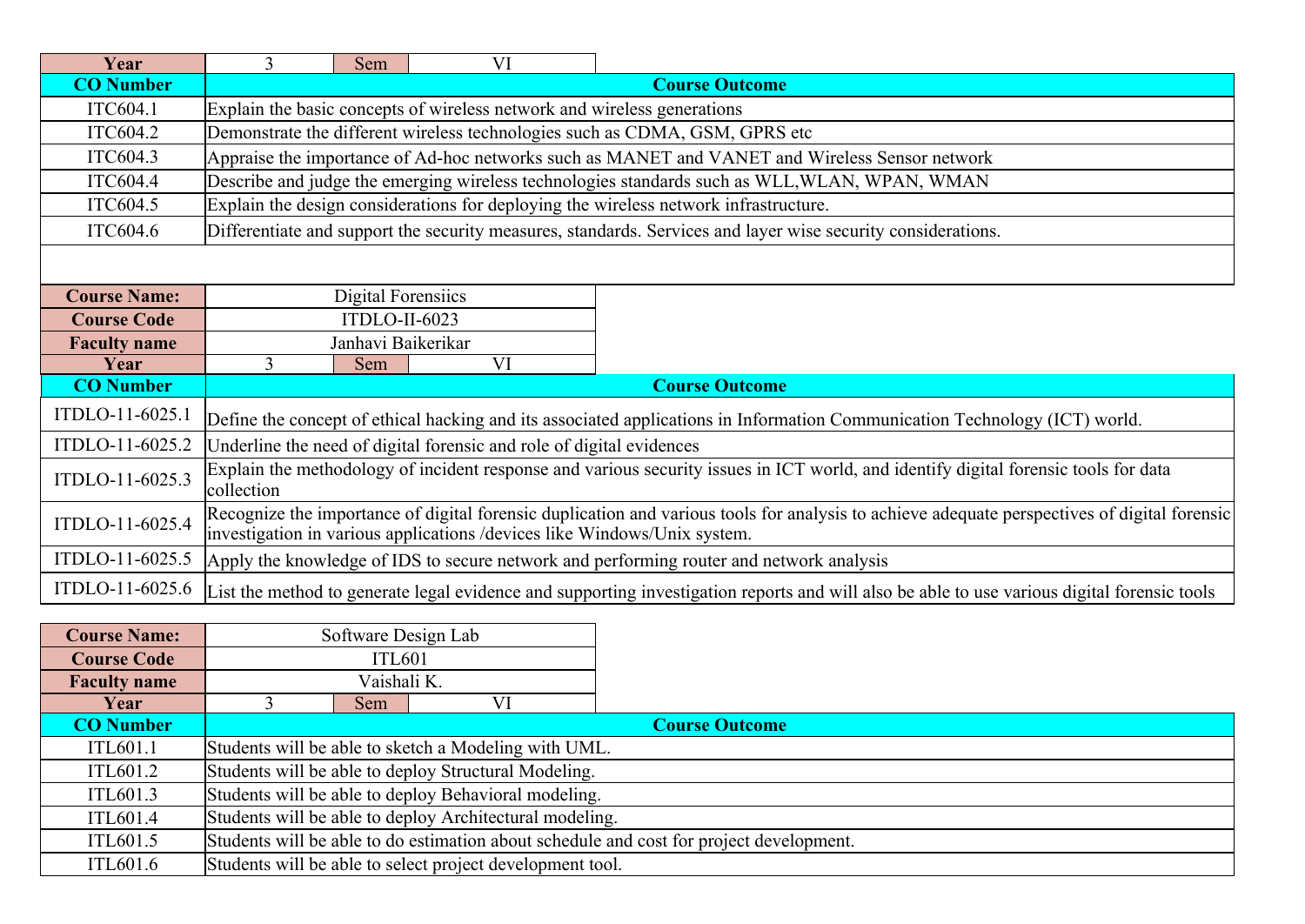| <b>Course Name:</b> |                                                                                                                                                                                                                          | Business Intelligence Lab                                                                                                                                   |                                                                  |                                                                                                                                            |  |  |  |
|---------------------|--------------------------------------------------------------------------------------------------------------------------------------------------------------------------------------------------------------------------|-------------------------------------------------------------------------------------------------------------------------------------------------------------|------------------------------------------------------------------|--------------------------------------------------------------------------------------------------------------------------------------------|--|--|--|
| <b>Course Code</b>  |                                                                                                                                                                                                                          | <b>ITL602</b>                                                                                                                                               |                                                                  |                                                                                                                                            |  |  |  |
| <b>Faculty name</b> |                                                                                                                                                                                                                          | Aruna Khubalkar                                                                                                                                             |                                                                  |                                                                                                                                            |  |  |  |
| Year                | $\overline{3}$                                                                                                                                                                                                           | Sem                                                                                                                                                         | VI                                                               |                                                                                                                                            |  |  |  |
| <b>CO</b> Number    |                                                                                                                                                                                                                          |                                                                                                                                                             |                                                                  | <b>Course Outcome</b>                                                                                                                      |  |  |  |
| ITL602.1            |                                                                                                                                                                                                                          |                                                                                                                                                             | Identify sources of Data for mining and perform data exploration |                                                                                                                                            |  |  |  |
| <b>ITL602.2</b>     | files.                                                                                                                                                                                                                   |                                                                                                                                                             |                                                                  | Organize and prepare the data needed for data mining algorithms in terms of attributes and class inputs, training, validating, and testing |  |  |  |
| ITL602.3            |                                                                                                                                                                                                                          | Implement the appropriate data mining methods like classification, clustering or association mining on large data sets using open source<br>tools like WEKA |                                                                  |                                                                                                                                            |  |  |  |
| ITL602.4            |                                                                                                                                                                                                                          |                                                                                                                                                             |                                                                  | Implement various data mining algorithms from scratch using languages like Python/ Java etc.                                               |  |  |  |
| ITL602.5            |                                                                                                                                                                                                                          |                                                                                                                                                             | Evaluate and compare performance of some available BI packages   |                                                                                                                                            |  |  |  |
| ITL602.6            | Apply BI to solve practical problems: Analyze the problem domain, use the data collected in enterprise apply the appropriate data<br>mining technique, interpret and visualize the results and provide decision support. |                                                                                                                                                             |                                                                  |                                                                                                                                            |  |  |  |
|                     |                                                                                                                                                                                                                          |                                                                                                                                                             |                                                                  |                                                                                                                                            |  |  |  |
| <b>Course Name:</b> |                                                                                                                                                                                                                          | Cloud Service Design Lab                                                                                                                                    |                                                                  |                                                                                                                                            |  |  |  |
| <b>Course Code</b>  |                                                                                                                                                                                                                          | <b>ITL603</b>                                                                                                                                               |                                                                  |                                                                                                                                            |  |  |  |
| <b>Faculty name</b> |                                                                                                                                                                                                                          | Sunantha K                                                                                                                                                  |                                                                  |                                                                                                                                            |  |  |  |
| Year                | $\overline{3}$                                                                                                                                                                                                           | Sem                                                                                                                                                         | VI                                                               |                                                                                                                                            |  |  |  |
| <b>CO Number</b>    | <b>Course Outcome</b>                                                                                                                                                                                                    |                                                                                                                                                             |                                                                  |                                                                                                                                            |  |  |  |
| ITL603.1            | Define & implement Virtualization using different types of Hypervisors                                                                                                                                                   |                                                                                                                                                             |                                                                  |                                                                                                                                            |  |  |  |
| <b>ITL603.2</b>     | Describe steps to perform on demand Application delivery using Ulteo.                                                                                                                                                    |                                                                                                                                                             |                                                                  |                                                                                                                                            |  |  |  |
| ITL603.3            |                                                                                                                                                                                                                          |                                                                                                                                                             | Examine the installation and configuration of Open stack cloud   |                                                                                                                                            |  |  |  |
| <b>ITL603.4</b>     |                                                                                                                                                                                                                          |                                                                                                                                                             |                                                                  | Analyze and understand the functioning of different components involved in Amazon web services cloud platform.                             |  |  |  |
| ITL603.5            | Describe the functioning of Platform as a Service                                                                                                                                                                        |                                                                                                                                                             |                                                                  |                                                                                                                                            |  |  |  |

| <b>Course Name:</b> |                                                       | Sensor Network Lab                                                                 |  |  |  |  |  |
|---------------------|-------------------------------------------------------|------------------------------------------------------------------------------------|--|--|--|--|--|
| <b>Course Code</b>  |                                                       | ITCL604                                                                            |  |  |  |  |  |
| <b>Faculty name</b> |                                                       | Tayyabli Sayyad                                                                    |  |  |  |  |  |
| Year                | Sem                                                   |                                                                                    |  |  |  |  |  |
| <b>CO</b> Number    |                                                       | <b>Course Outcome</b>                                                              |  |  |  |  |  |
| <b>ITL604.1</b>     | Identify the requirements for the real world problems |                                                                                    |  |  |  |  |  |
| <b>ITL604.2</b>     |                                                       | Conduct a survey of several available literatures in the preferred field of study. |  |  |  |  |  |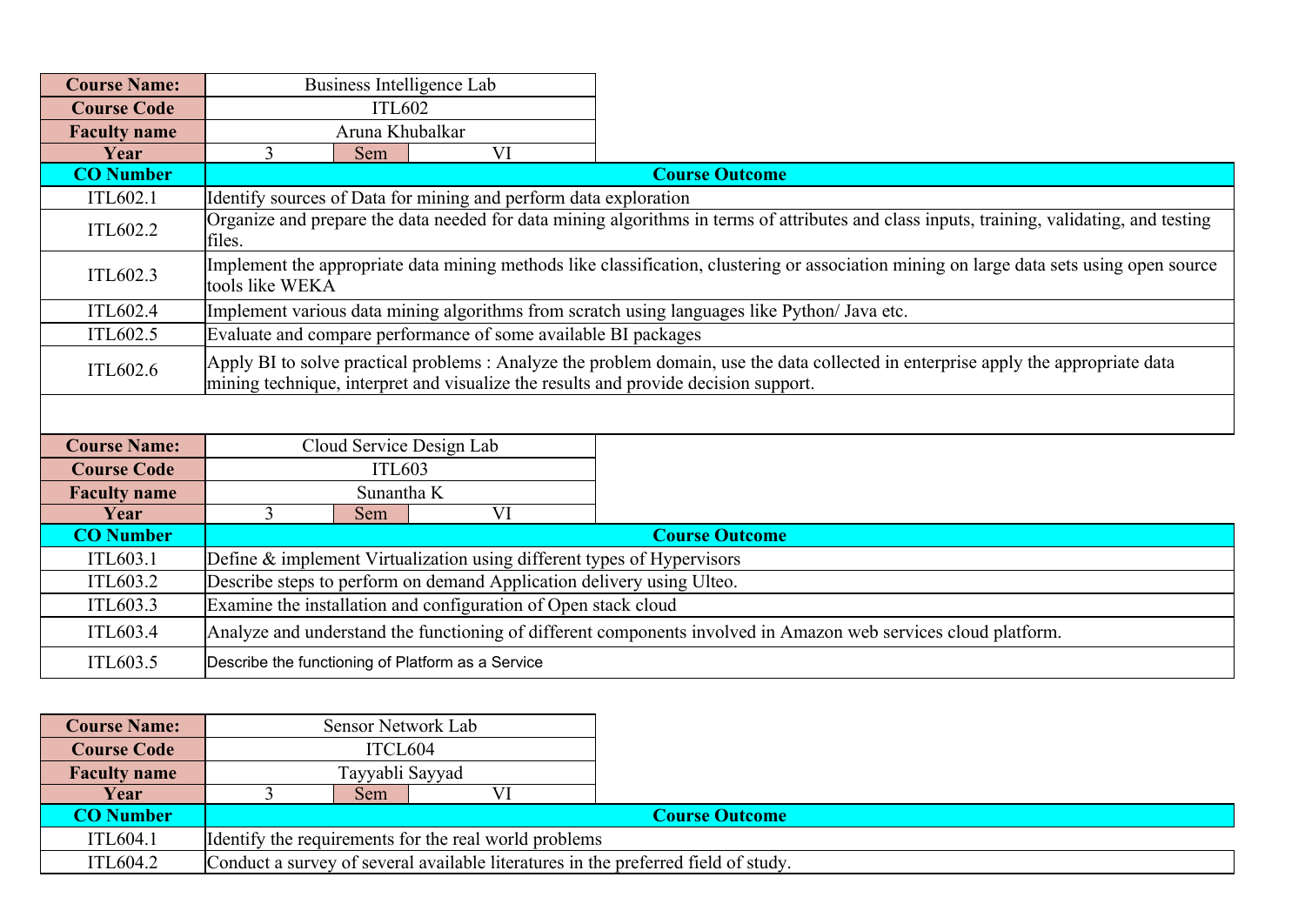| ITL604.3            | Study and enhance software/ hardware skills.                                                                                  |                        |                                                                                       |  |  |  |
|---------------------|-------------------------------------------------------------------------------------------------------------------------------|------------------------|---------------------------------------------------------------------------------------|--|--|--|
| <b>ITL604.4</b>     | Demonstrate and build the project successfully by hardware/sensor requirements, coding, emulating and testing                 |                        |                                                                                       |  |  |  |
| ITL604.5            |                                                                                                                               |                        | To report and present the findings of the study conducted in the preferred domain     |  |  |  |
| ITL604.6            |                                                                                                                               |                        | Demonstrate an ability to work in teams and manage the conduct of the research study. |  |  |  |
|                     |                                                                                                                               |                        |                                                                                       |  |  |  |
| <b>Course Name:</b> | Mini Project                                                                                                                  |                        |                                                                                       |  |  |  |
| <b>Course Code</b>  | <b>ITM605</b>                                                                                                                 |                        |                                                                                       |  |  |  |
| <b>Faculty name</b> | Prasad Padalkar                                                                                                               |                        |                                                                                       |  |  |  |
| Year                | $\overline{3}$<br>Sem                                                                                                         | $\overline{\text{VI}}$ |                                                                                       |  |  |  |
| <b>CO</b> Number    |                                                                                                                               |                        | <b>Course Outcome</b>                                                                 |  |  |  |
| ITM605.1            | IDENTIFY potential research areas in the field of IT                                                                          |                        |                                                                                       |  |  |  |
| ITM605.2            | DISCUSS available literature in the preferred field of study                                                                  |                        |                                                                                       |  |  |  |
| ITM605.3            | CHOOSE appropriate method of solutions for research challenge                                                                 |                        |                                                                                       |  |  |  |
| ITM605.4            | ANALYZE the feasibility of solutions                                                                                          |                        |                                                                                       |  |  |  |
| ITM605.5            | FORMULATE and propose a plan for creating a solution for the research plan identified                                         |                        |                                                                                       |  |  |  |
| ITM605.6            | Report and DEFEND the findings of the study conducted in the preferred domain                                                 |                        |                                                                                       |  |  |  |
|                     |                                                                                                                               |                        |                                                                                       |  |  |  |
| <b>Course Name:</b> | <b>Big Data Analytics</b>                                                                                                     |                        |                                                                                       |  |  |  |
| <b>Course Code</b>  | <b>ITC801</b>                                                                                                                 |                        |                                                                                       |  |  |  |
| <b>Faculty name</b> | Uday Nayak                                                                                                                    |                        |                                                                                       |  |  |  |
| Year                | $\overline{4}$<br>Sem                                                                                                         | <b>VIII</b>            |                                                                                       |  |  |  |
| <b>CO</b> Number    | <b>Course Outcome</b>                                                                                                         |                        |                                                                                       |  |  |  |
| ITC801.1            | Explain the motivation for big data systems and identify the main sources of Big Data in the real world.                      |                        |                                                                                       |  |  |  |
| ITC801.2            | Demonstrate an ability to use frameworks like Hadoop, NoSQL to efficiently store retrieve and process Big Data for Analytics. |                        |                                                                                       |  |  |  |
| ITC801.3            | Implement several Data Intensive tasks using the Map Reduce Paradigm.                                                         |                        |                                                                                       |  |  |  |
| ITC801.4            | Apply several newer algorithms for Clustering Classifying and finding associations in Big Data.                               |                        |                                                                                       |  |  |  |
| ITC801.5            |                                                                                                                               |                        | Design algorithms to analyze Big data like streams, Web Graphs and Social Media data. |  |  |  |
| ITC801.6            | Design and implement successful Recommendation engines for enterprises.                                                       |                        |                                                                                       |  |  |  |

| <b>Course Name:</b> |                             |                                           | Internet of Everything |                       |  |  |
|---------------------|-----------------------------|-------------------------------------------|------------------------|-----------------------|--|--|
| <b>Course Code</b>  |                             | <b>ITC802</b>                             |                        |                       |  |  |
| <b>Faculty name</b> | Prasad Padalkar             |                                           |                        |                       |  |  |
| Year                |                             | Sem                                       | VIII                   |                       |  |  |
| <b>CO Number</b>    |                             |                                           |                        | <b>Course Outcome</b> |  |  |
| ITC802.1            | RECALL the concepts of IOT. |                                           |                        |                       |  |  |
| ITC802.2            |                             | <b>IDENTIFY</b> the different technology. |                        |                       |  |  |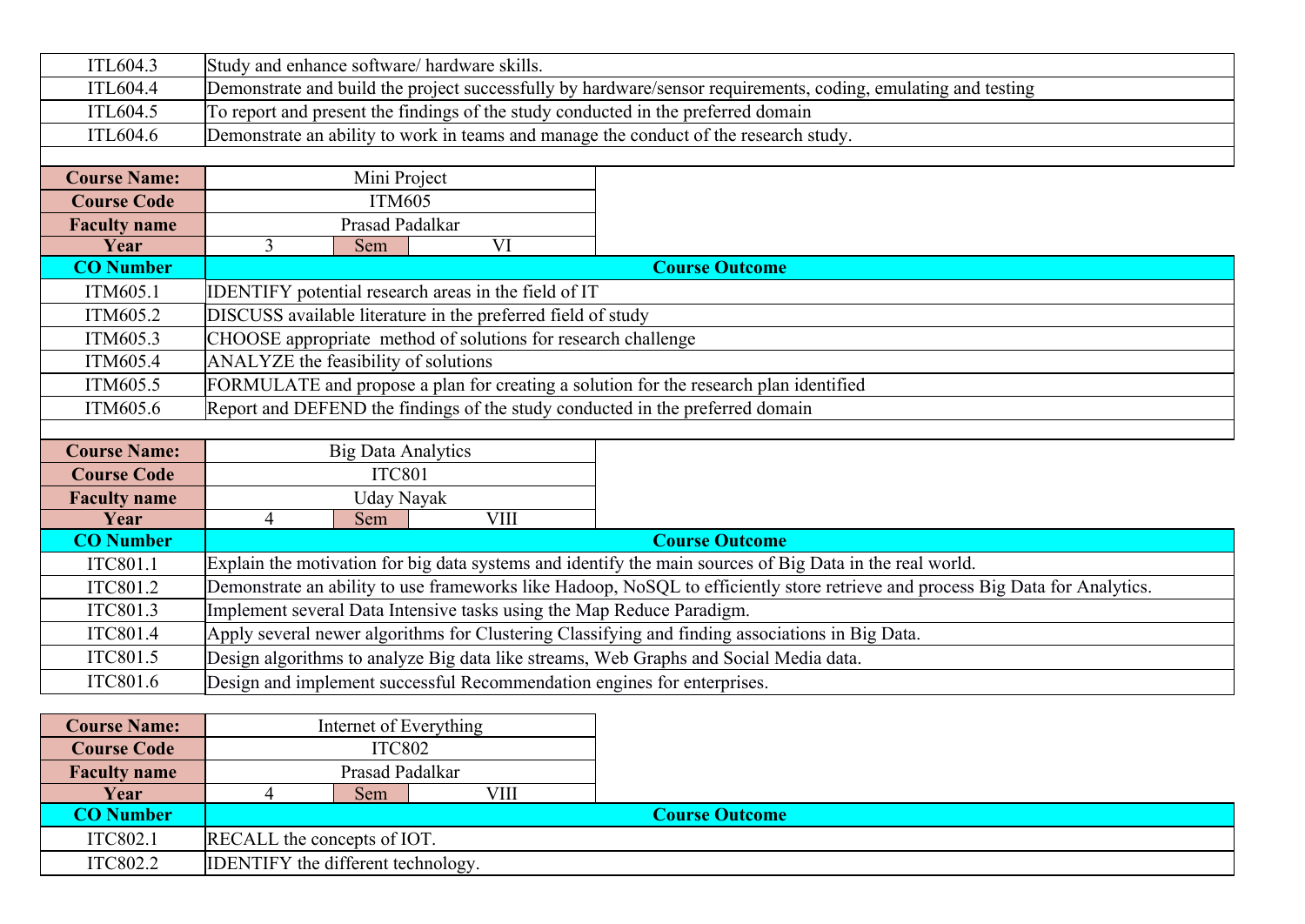| ITC802.3            | APPLY IOT to different applications.                                                                 |                                                                                    |                                                    |                                                                                                            |  |  |  |
|---------------------|------------------------------------------------------------------------------------------------------|------------------------------------------------------------------------------------|----------------------------------------------------|------------------------------------------------------------------------------------------------------------|--|--|--|
| ITC802.4            |                                                                                                      | ANALYZE and evaluate protocols used in IOT.                                        |                                                    |                                                                                                            |  |  |  |
| ITC802.5            | DESIGN applications in IOT.                                                                          |                                                                                    |                                                    |                                                                                                            |  |  |  |
| ITC802.6            |                                                                                                      |                                                                                    | EVALUATE the data received through sensors in IOT. |                                                                                                            |  |  |  |
|                     |                                                                                                      |                                                                                    |                                                    |                                                                                                            |  |  |  |
| <b>Course Name:</b> |                                                                                                      |                                                                                    | <b>User Interaction Design</b>                     |                                                                                                            |  |  |  |
| <b>Course Code</b>  |                                                                                                      | ITDLO8041                                                                          |                                                    |                                                                                                            |  |  |  |
| <b>Faculty name</b> |                                                                                                      | Nilesh Ghavate                                                                     |                                                    |                                                                                                            |  |  |  |
| Year                | 4                                                                                                    | <b>Sem</b>                                                                         | VIII                                               |                                                                                                            |  |  |  |
| <b>CO</b> Number    |                                                                                                      | <b>Course Outcome</b>                                                              |                                                    |                                                                                                            |  |  |  |
| ITDLO8041.1         |                                                                                                      | Students will be able to identify and criticize bad features of interface designs. |                                                    |                                                                                                            |  |  |  |
| ITDLO8041.2         |                                                                                                      | Students will be able to predict good features of interface designs.               |                                                    |                                                                                                            |  |  |  |
| ITDLO8041.3         | Students will be able to illustrate and analyze user needs and formulate user design specifications. |                                                                                    |                                                    |                                                                                                            |  |  |  |
| ITDLO8041.4         | Students will be able to interpret and evaluate the data collected during the process.               |                                                                                    |                                                    |                                                                                                            |  |  |  |
| ITDLO8041.5         |                                                                                                      |                                                                                    |                                                    | Students will be able to evaluate designs based on theoretical frameworks and methodological approaches.   |  |  |  |
| ITDLO8041.6         |                                                                                                      |                                                                                    |                                                    | Students will be able to produce/show better techniques to improve the user interaction design Interfaces. |  |  |  |

| <b>Course Name:</b> |                                                                                                                                             | Big Data Lab                                                                                    |                                                               |                       |  |  |  |
|---------------------|---------------------------------------------------------------------------------------------------------------------------------------------|-------------------------------------------------------------------------------------------------|---------------------------------------------------------------|-----------------------|--|--|--|
| <b>Course Code</b>  |                                                                                                                                             | <b>ITL801</b>                                                                                   |                                                               |                       |  |  |  |
| <b>Faculty name</b> |                                                                                                                                             | Uday Nayak                                                                                      |                                                               |                       |  |  |  |
| Year                |                                                                                                                                             | Sem                                                                                             | VIII                                                          |                       |  |  |  |
| <b>CO</b> Number    |                                                                                                                                             |                                                                                                 |                                                               | <b>Course Outcome</b> |  |  |  |
| ITC801.1            |                                                                                                                                             |                                                                                                 | Demonstrate capability to use Big Data Frameworks like Hadoop |                       |  |  |  |
| ITC801.2            |                                                                                                                                             | Program applications using tools like Hive, pig, , NO SQL and MongoDB for Big data Applications |                                                               |                       |  |  |  |
| ITC801.3            |                                                                                                                                             | Construct scalable algorithms for large Datasets using Map Reduce techniques                    |                                                               |                       |  |  |  |
| ITC801.4            |                                                                                                                                             | Implement algorithms for Clustering, Classifying and finding associations in Big Data           |                                                               |                       |  |  |  |
| ITC801.5            | Design and implement algorithms to analyze Big data like streams, Web Graphs and Social Media data and construct recommendation<br>systems. |                                                                                                 |                                                               |                       |  |  |  |
| ITC801.6            | Apply the knowledge of Big Data gained to fully develop a BDA applications for real life applications.                                      |                                                                                                 |                                                               |                       |  |  |  |
|                     |                                                                                                                                             |                                                                                                 |                                                               |                       |  |  |  |
| <b>Course Name:</b> |                                                                                                                                             |                                                                                                 | Internet of Everything Lab                                    |                       |  |  |  |
| $Cquark$ $Cab$      |                                                                                                                                             | $TTI$ $00$                                                                                      |                                                               |                       |  |  |  |

| <b>Course Name:</b> |                                                               |                 | Internet of Everything Lab |  |  |  |
|---------------------|---------------------------------------------------------------|-----------------|----------------------------|--|--|--|
| <b>Course Code</b>  |                                                               | <b>ITL802</b>   |                            |  |  |  |
| <b>Faculty name</b> |                                                               | Prasad Padalkar |                            |  |  |  |
| Year                | VII<br>Sem                                                    |                 |                            |  |  |  |
| <b>CO Number</b>    | <b>Course Outcome</b>                                         |                 |                            |  |  |  |
| <b>ITL802.1</b>     | <b>IDENTIFY</b> the requirements for the real world problems. |                 |                            |  |  |  |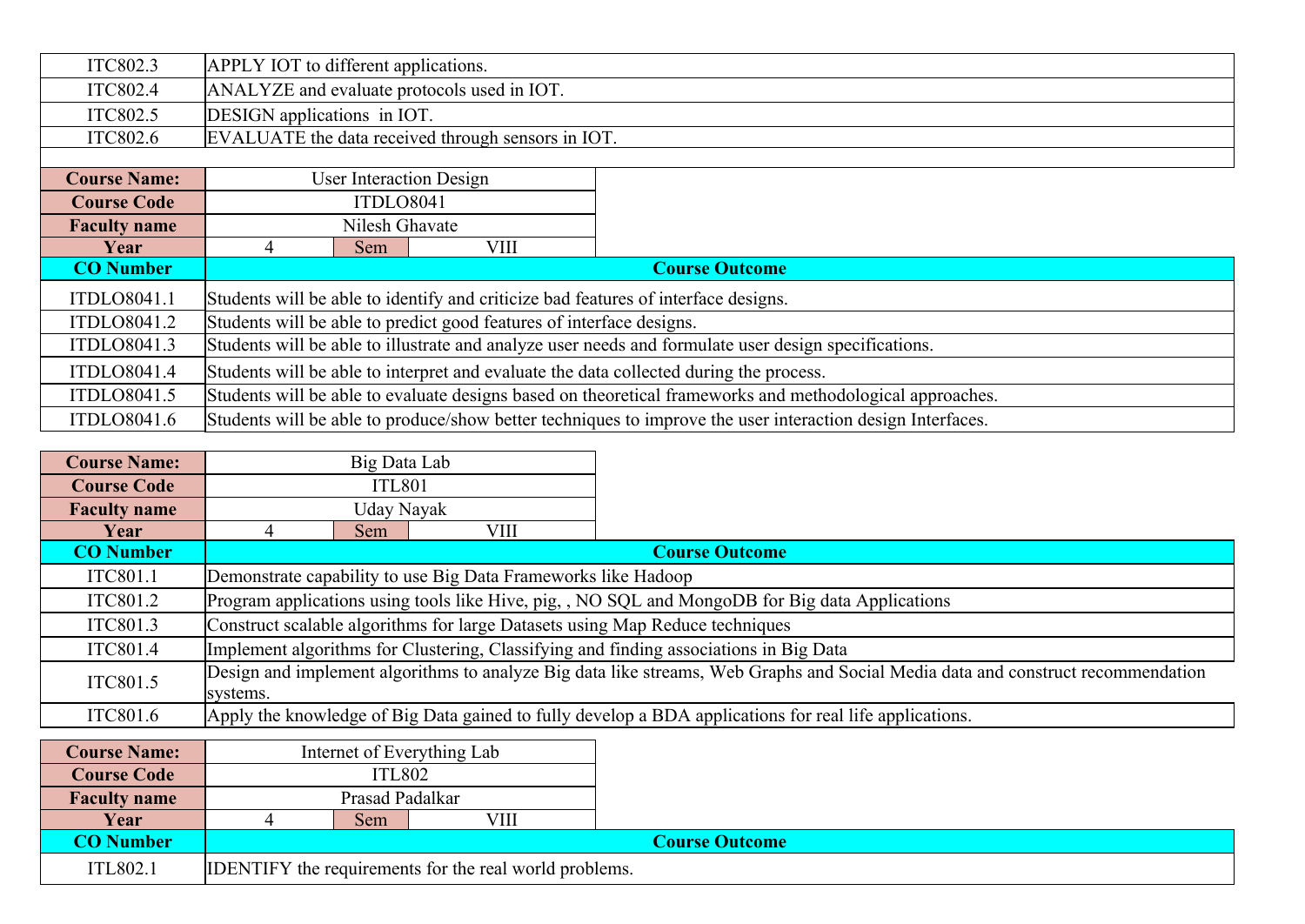| ITL802.2            | EXPLAIN software/ hardware used.                                                                  |                   |                                              |                                                                                                          |  |  |
|---------------------|---------------------------------------------------------------------------------------------------|-------------------|----------------------------------------------|----------------------------------------------------------------------------------------------------------|--|--|
| ITL802.3            | INTERPRET available literatures in the preferred field of study.                                  |                   |                                              |                                                                                                          |  |  |
| ITL802.4            |                                                                                                   |                   |                                              | MODEL and build the project successfully by hardware/sensor requirements, coding, emulating and testing. |  |  |
| ITL802.5            |                                                                                                   |                   |                                              | PREPARE report and present the findings of the study conducted in the preferred domain                   |  |  |
| ITL802.6            |                                                                                                   |                   | DEFEND the project design and implementation |                                                                                                          |  |  |
|                     |                                                                                                   |                   |                                              |                                                                                                          |  |  |
| <b>Course Name:</b> |                                                                                                   | DevOps Lab        |                                              |                                                                                                          |  |  |
| <b>Course Code</b>  |                                                                                                   | <b>ITL803</b>     |                                              |                                                                                                          |  |  |
| <b>Faculty name</b> |                                                                                                   | Nilesh Ghavate    |                                              |                                                                                                          |  |  |
| Year                | 4                                                                                                 | Sem               | <b>VIII</b>                                  |                                                                                                          |  |  |
| <b>CO</b> Number    |                                                                                                   |                   |                                              | <b>Course Outcome</b>                                                                                    |  |  |
| <b>ITL803.1</b>     |                                                                                                   |                   |                                              | Remember the importance of DevOps tools used in software development life cycle                          |  |  |
| ITL803.2            |                                                                                                   |                   |                                              | Understand the importance of Jenkins to Build, Deploy and Test Software Applications                     |  |  |
| ITL803.3            | Examine the different Version Control strategies                                                  |                   |                                              |                                                                                                          |  |  |
| ITL803.4            | Analyze & Illustrate the Containerization of OS images and deployment of applications over Docker |                   |                                              |                                                                                                          |  |  |
| ITL803.5            | Summarize the importance of Software Configuration Management in DevOp                            |                   |                                              |                                                                                                          |  |  |
| ITL803.6            | Synthesize the provisioning using Chef/Puppet/Ansible or Saltstack.                               |                   |                                              |                                                                                                          |  |  |
|                     |                                                                                                   |                   |                                              |                                                                                                          |  |  |
| <b>Course Name:</b> |                                                                                                   | R Programming Lab |                                              |                                                                                                          |  |  |
| <b>Course Code</b>  |                                                                                                   | <b>ITL804</b>     |                                              |                                                                                                          |  |  |
| <b>Faculty name</b> |                                                                                                   | Shiv Negi         |                                              |                                                                                                          |  |  |
| Year                | 4                                                                                                 | Sem               | <b>VIII</b>                                  |                                                                                                          |  |  |
| <b>CO</b> Number    |                                                                                                   |                   |                                              | <b>Course Outcome</b>                                                                                    |  |  |
| <b>ITL804.1</b>     | Install and use R for simple programming tasks.                                                   |                   |                                              |                                                                                                          |  |  |
| <b>ITL804.2</b>     | Extend the functionality of R by using add-on packages                                            |                   |                                              |                                                                                                          |  |  |
| <b>ITL804.3</b>     | Extract data from files and other sources and perform various data manipulation tasks on them.    |                   |                                              |                                                                                                          |  |  |
| ITL804.4            | Code statistical functions in R.                                                                  |                   |                                              |                                                                                                          |  |  |
| ITL804.5            | Use R Graphics and Tables to visualize results of various statistical operations on data.         |                   |                                              |                                                                                                          |  |  |
| ITL804.6            | Apply the knowledge of R gained to data Analytics for real life applications.                     |                   |                                              |                                                                                                          |  |  |
|                     |                                                                                                   |                   |                                              |                                                                                                          |  |  |
|                     |                                                                                                   |                   |                                              |                                                                                                          |  |  |
|                     |                                                                                                   |                   |                                              |                                                                                                          |  |  |